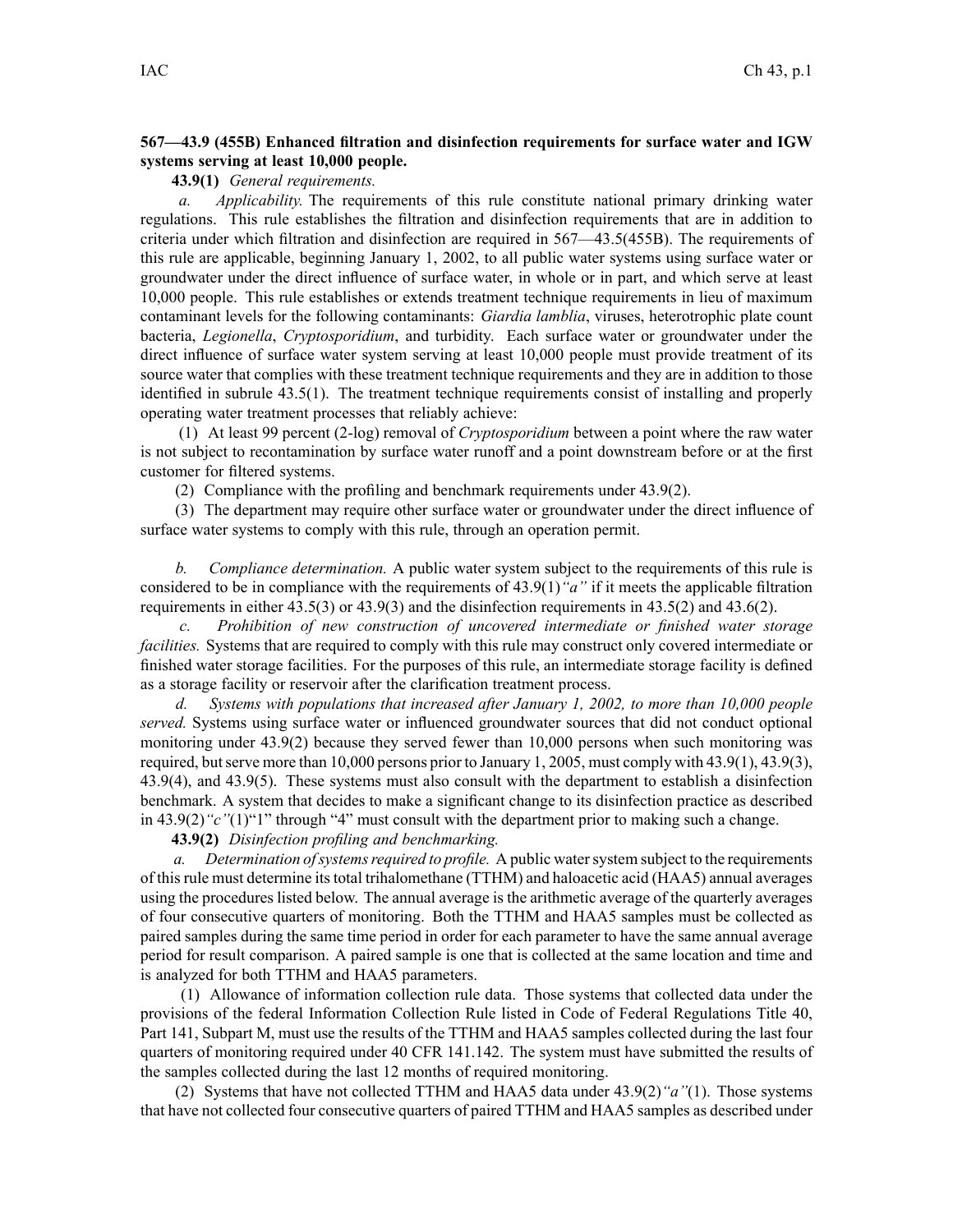43.9(2)*"a"*(1) must comply with all other provisions of this subrule as if the HAA5 monitoring had been conducted and the results of that monitoring required compliance with 43.9(2)*"b."* The system that elects this option must notify the department in writing of its decision.

(3) The department may require that <sup>a</sup> system use <sup>a</sup> more representative annual data set than the data set determined under 567—subparagraph 42.9(2)*"a"*(1) for the purpose of determining applicability of the requirements of this subrule.

(4) Profiling determination criteria. Any system having either <sup>a</sup> TTHM annual average greater than 0.064 mg/L or an HAA5 annual average greater than 0.048 mg/L during the period identified in 43.9(2)*"a"*(1) through (3) must comply with 43.9(2)*"b."*

*b. Disinfection profiling.*

(1) Applicability. Any system that meets the criteria in 43.9(2)*"a"*(4) must develop <sup>a</sup> disinfection profile of its disinfection practice for <sup>a</sup> period of up to three years.

(2) Monitoring requirements. The system must monitor daily for <sup>a</sup> period of 12 consecutive calendar months to determine the total logs of inactivation for each day of operation, based on the CT<sub>99.9</sub> values in Tables 1 through 8 in Appendix A, as appropriate, through the entire treatment plant. This system must begin this monitoring as directed by the department. As <sup>a</sup> minimum, the system with <sup>a</sup> single point of disinfectant application prior to entrance to the distribution system must conduct the monitoring in 43.9(2)*"b"*(2)"1" through "4." A system with more than one point of disinfectant application must conduct the monitoring in 43.9(2)*"b"*(2)"1" through "4" for each disinfection segment. The system must monitor the parameters necessary to determine the total inactivation ratio, using analytical methods in 43.5(4)*"a"* as follows:

1. The temperature of the disinfected water must be measured once per day at each residual disinfectant concentration sampling point during peak hourly flow.

2. If the system uses chlorine, the pH of the disinfected water must be measured once per day at each chlorine residual disinfectant concentration sampling point during peak hourly flow.

3. The disinfectant contact time(s) ("T") must be determined for each day during peak hourly flow.

4. The residual disinfectant concentration(s) ("C") of the water before or at the first customer and prior to each additional point of disinfection must be measured each day during peak hourly flow.

(3) Use of existing data. A system that has existing operational data may use those data to develop <sup>a</sup> disinfection profile for additional years, in addition to the disinfection profile generated under 43.9(2)<sup>*"b"*(2)</sup>. Such systems may use these additional yearly disinfection profiles to develop <sup>a</sup> benchmark under the provisions of 43.9(2)*"c."* The department must determine whether these operational data are substantially equivalent to data collected under the provisions of 43.9(2)*"b"*(2). These data must also be representative of inactivation through the entire treatment plant and not just of certain treatment segments.

(4) Calculation of the total inactivation ratio. The system must calculate the total inactivation ratio as follows, using the  $CT_{99.9}$  values from Tables 1 through 8 listed in Appendix A:

1. If the system uses only one point of disinfectant application, the system may determine the total inactivation ratio for the disinfection segmen<sup>t</sup> based on either of the following two methods:

 $\bullet$ Determine one inactivation ratio (CTcalc/CT<sub>99.9</sub>) before or at the first customer during peak hourly flow.

• Determine successive CTcalc/CT<sub>99.9</sub> values, representing sequential inactivation ratios, between the point of disinfectant application and <sup>a</sup> point before or at the first customer during peak hourly flow. Under this alternative, the system must calculate the total inactivation ratio by determining (CTcalc/CT<sub>99.9</sub>) for each sequence and then adding the (CTcalc/CT<sub>99.9</sub>) values together to determine  $Σ(CTealc/CT<sub>99.9</sub>)$ .

2. If the system uses more than one point of disinfectant application before the first customer, the system must determine the CT value of each disinfection segmen<sup>t</sup> immediately prior to the next point of disinfectant application, or for the final segment, before or at the first customer, during peak hourly flow.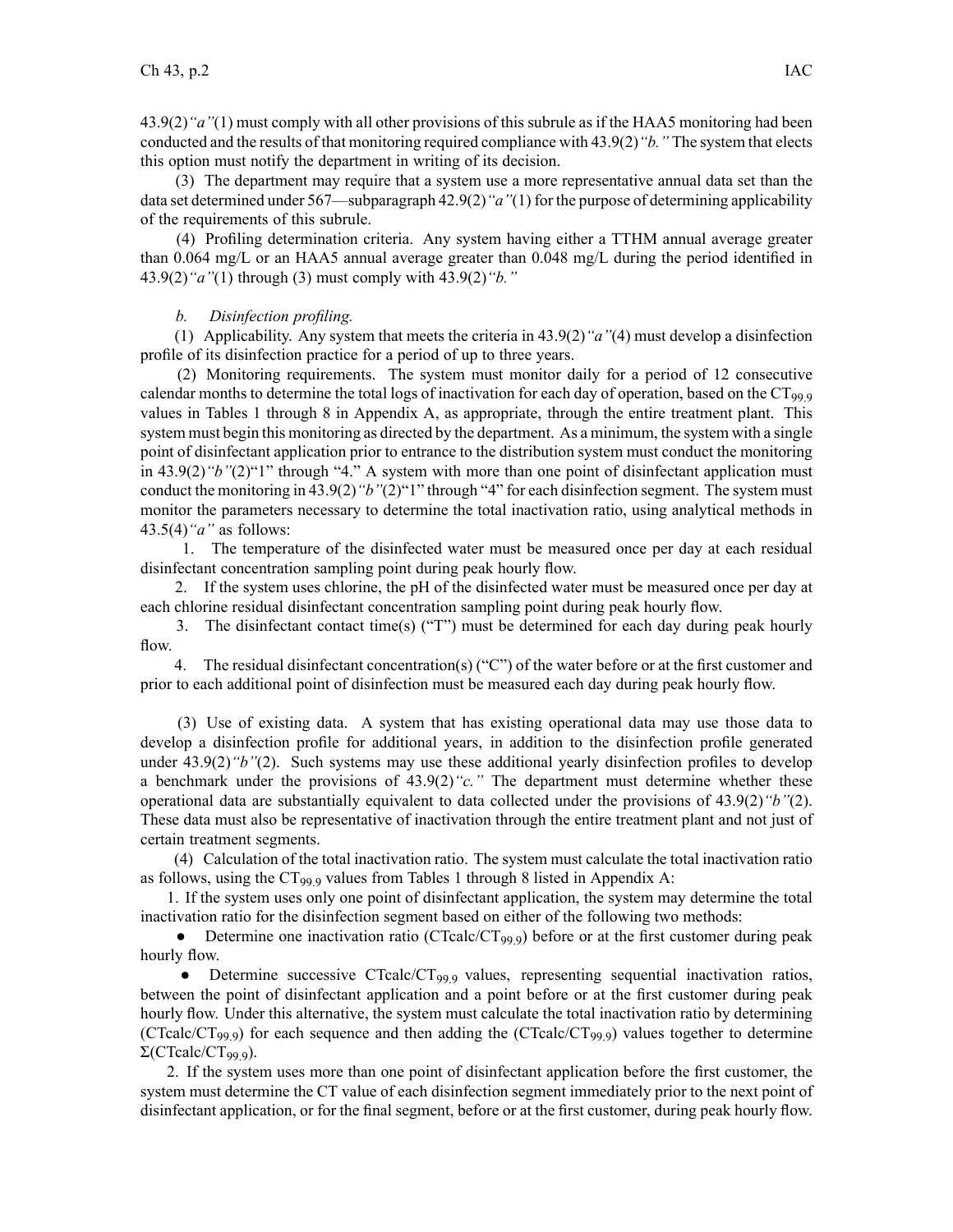The CTcalc/CT<sub>99.9</sub> value of each segment and  $\Sigma$ (CTcalc/CT<sub>99.9</sub>) must be calculated using the method in 43.9(2)*"b"*(4)"1."

3. The system must determine the total logs of inactivation by multiplying the value calculated in 43.9(2)*"b"*(4)"1" or "2" by 3.0.

(5) Systems using chloramines or ozone. A system that uses either chloramines or ozone for primary disinfection must also calculate the logs of inactivation for viruses using <sup>a</sup> method approved by the department.

(6) Profile retention requirements. The system must retain disinfection profile data in graphic form, as <sup>a</sup> spreadsheet, or in some other format acceptable to the department for review as par<sup>t</sup> of sanitary surveys conducted by the department. The department may require the system to submit the data to the department directly or as par<sup>t</sup> of <sup>a</sup> monthly operation report.

## *c. Disinfection benchmarking.*

(1) Significant change to disinfection practice. Any system required to develop <sup>a</sup> disinfection profile under the provisions of 43.9(2)*"a"* or *"b"* that decides to make <sup>a</sup> significant change to its disinfection practice must obtain department approval prior to making such change. Significant changes to disinfection practice are:

- 1. Changes to the point of disinfection;
- 2. Changes to the disinfectant(s) used in the treatment plant;
- 3. Changes to the disinfection process; and
- 4. Any other modification identified by the department.

(2) Calculation of the disinfection benchmark. Any system that is modifying its disinfection practice must calculate its disinfection benchmark using the procedure specified below:

1. For each year of profiling data collected and calculated under 43.9(2)*"b,"* the system must determine the lowest average monthly *Giardia lamblia* inactivation in each year of profiling data. The system must determine the average *Giardia lamblia* inactivation for each calendar month for each year of profiling data by dividing the sum of daily *Giardia lamblia* inactivation by the number of values calculated for that month.

2. The disinfection benchmark is the lowest monthly average value (for systems with one year of profiling data) or average of lowest monthly average values (for systems with more than one year of profiling data) of the monthly logs of *Giardia lamblia* inactivation in each year of profiling data.

(3) A system that uses either chloramines or ozone for primary disinfection must also calculate the disinfection benchmark for viruses using <sup>a</sup> method approved by the department.

(4) The system must submit the following information to the department as par<sup>t</sup> of its consultation process:

1. A description of the proposed change;

2. The disinfection profile for *Giardia lamblia* (and, if necessary, viruses) under 43.9(2)*"b"* and the disinfection benchmark as required by 43.9(2)*"c"*(2); and

3. An analysis of how the proposed change will affect the current levels of disinfection.

## **43.9(3)** *Filtration.*

*a. Conventional filtration treatment or direct filtration.*

(1) Turbidity requirement in 95 percen<sup>t</sup> of samples. For systems using conventional filtration or direct filtration, the turbidity level of representative samples of <sup>a</sup> system's filtered water must be less than or equal to 0.3 NTU in at least 95 percen<sup>t</sup> of the measurements taken each month, measured as specified in 43.5(4)*"a"*(1) and 43.5(4)*"b"*(1).

(2) Maximum turbidity level. The turbidity level of representative samples of <sup>a</sup> system's filtered water must at no time exceed 1 NTU, measured as specified in 43.5(4)*"a"*(1) and 43.5(4)*"b"*(1).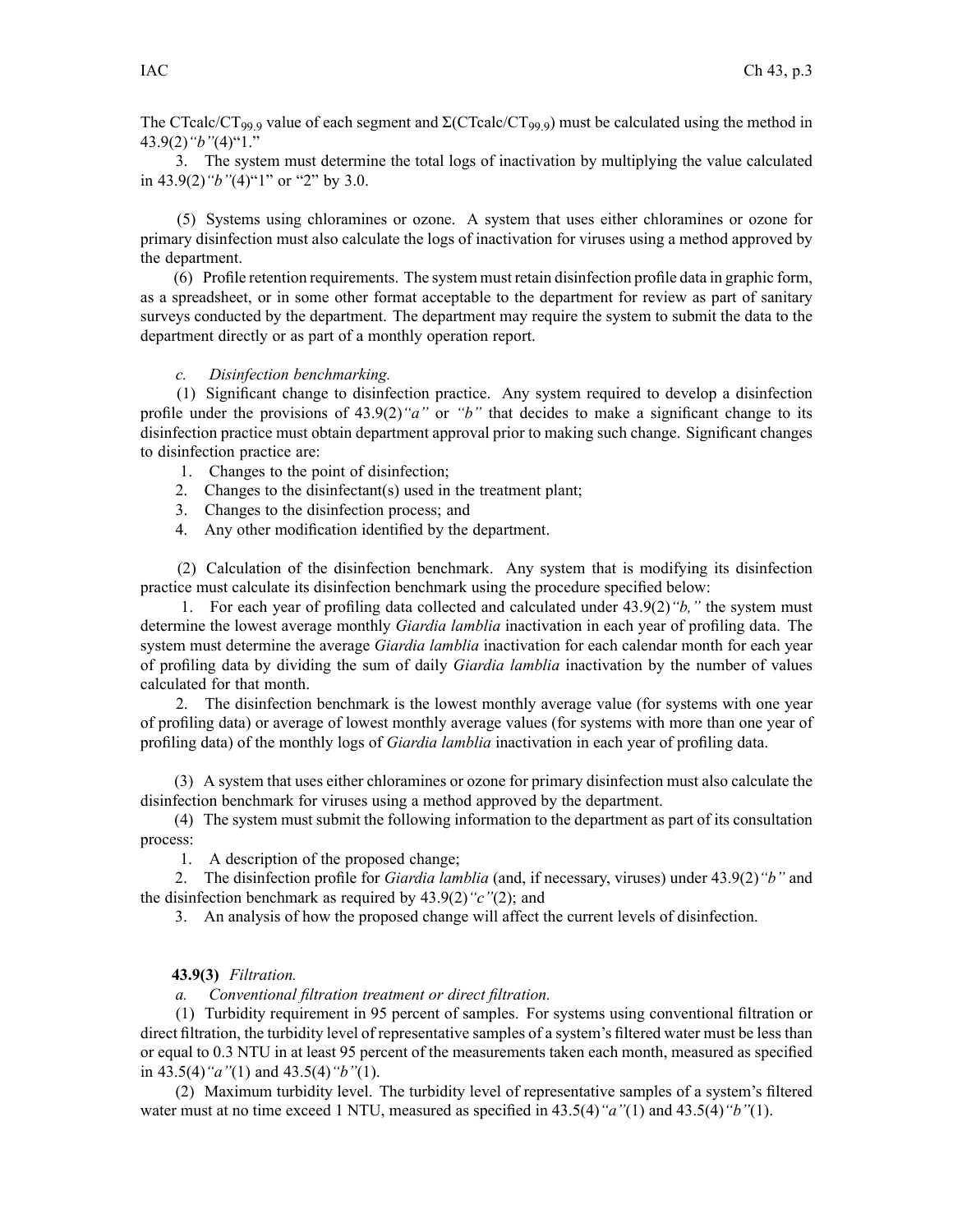(3) Systems with lime-softening treatment. A system that uses lime softening may acidify representative samples prior to analysis using <sup>a</sup> protocol approved by the department.

*b.* Filtration *technologies other than conventional filtration treatment, direct filtration, slow sand filtration, or diatomaceous earth filtration.* The department may allow <sup>a</sup> public water system to use <sup>a</sup> filtration technology not listed in 43.9(3)*"a"* or 43.5(3)*"c"* or *"d"* if it demonstrates to the department, using pilot plant studies or other means, that the alternative filtration technology, in combination with disinfection treatment that meets the requirements of  $43.5(2)$ , consistently achieves 99.9 percent removal or inactivation of *Giardia lamblia* cysts, 99.99 percen<sup>t</sup> removal or inactivation of viruses, and 99 percen<sup>t</sup> removal of *Cryptosporidium* oocysts and the department approves the use of the filtration technology. For each approval, the department will set turbidity performance requirements that the system must meet at least 95 percen<sup>t</sup> of the time and the requirement that the system shall not exceed at any time at <sup>a</sup> level that consistently achieves 99.9 percen<sup>t</sup> removal or inactivation of *Giardia lamblia* cysts, 99.99 percen<sup>t</sup> removal or inactivation of viruses, and 99 percen<sup>t</sup> removal of *Cryptosporidium* oocysts.

**43.9(4)** *Filtration sampling requirements.*

*a. Monitoring requirements for systems using filtration treatment.* In addition to monitoring required by 43.5(4), <sup>a</sup> public water system subject to the requirements of this rule that provides conventional filtration treatment or direct filtration must conduct continuous monitoring of turbidity for each individual filter using an approved method in 43.5(4)*"a"*(1) and must calibrate turbidimeters using the procedure specified by the manufacturer. Systems must record the results of individual filter monitoring every 15 minutes.

*b. Failure of the continuousturbidity monitoring equipment.* If there is <sup>a</sup> failure in the continuous turbidity monitoring equipment, the system must conduct grab sampling every four hours in lieu of continuous monitoring until the turbidimeter is repaired and back online. A system has <sup>a</sup> maximum of five working days after failure to repair the equipment, or else it is in violation.

**43.9(5)** *Reporting and record-keeping requirements.* In addition to the reporting and record-keeping requirements in 567—paragraph 42.4(3)*"c,"* <sup>a</sup> system subject to the requirements of this rule that provides conventional filtration treatment or direct filtration must repor<sup>t</sup> monthly to the department the information specified in 43.9(5)*"a"* and *"b"* beginning January 1, 2002. In addition to the reporting and record-keeping requirements in 567—paragraph 42.4(3)*"c,"* <sup>a</sup> system subject to the requirements of this rule that provides filtration approved under 43.9(3)*"b"* must repor<sup>t</sup> monthly to the department the information specified in 43.9(5)*"a"* beginning January 1, 2002. The reporting in 43.9(5)*"a"* is in lieu of the reporting specified in 567—subparagraph 42.4(3)*"c"*(1).

*a. Turbidity.* Turbidity measurements as required by 43.9(3) must be reported in <sup>a</sup> format acceptable to the department and within ten days after the end of each month that the system serves water to the public. Information that must be reported includes:

(1) The total number of filtered water turbidity measurements taken during the month;

(2) The number and percentage of filtered water turbidity measurements taken during the month which are less than or equal to the turbidity limits specified in 43.9(3)*"a"* or *"b"*; and

(3) The date and value of any turbidity measurementstaken during the month which exceed 1 NTU forsystems using conventional filtration treatment or direct filtration or which exceed the maximum level set by the department under 43.9(3)*"b."*

*b. Individual filter turbidity monitoring.* Systems must maintain the results of individual filter turbidity per monitoring taken under 43.9(4) for at least three years. Systems must repor<sup>t</sup> to the department that they have conducted individual filter turbidity monitoring under 43.9(4) within ten days after the end of each month that the system serves water to the public. Systems must repor<sup>t</sup> to the department individual filter turbidity measurement results taken under 43.9(4) within ten days after the end of each month that the system serves water to the public only if measurements demonstrate one or more of the conditions specified in 43.9(5)*"b"*(1) through (4). Systems that use lime softening may apply to the department for alternative exceedance levels for the levels specified in 43.9(5)*"b"*(1)